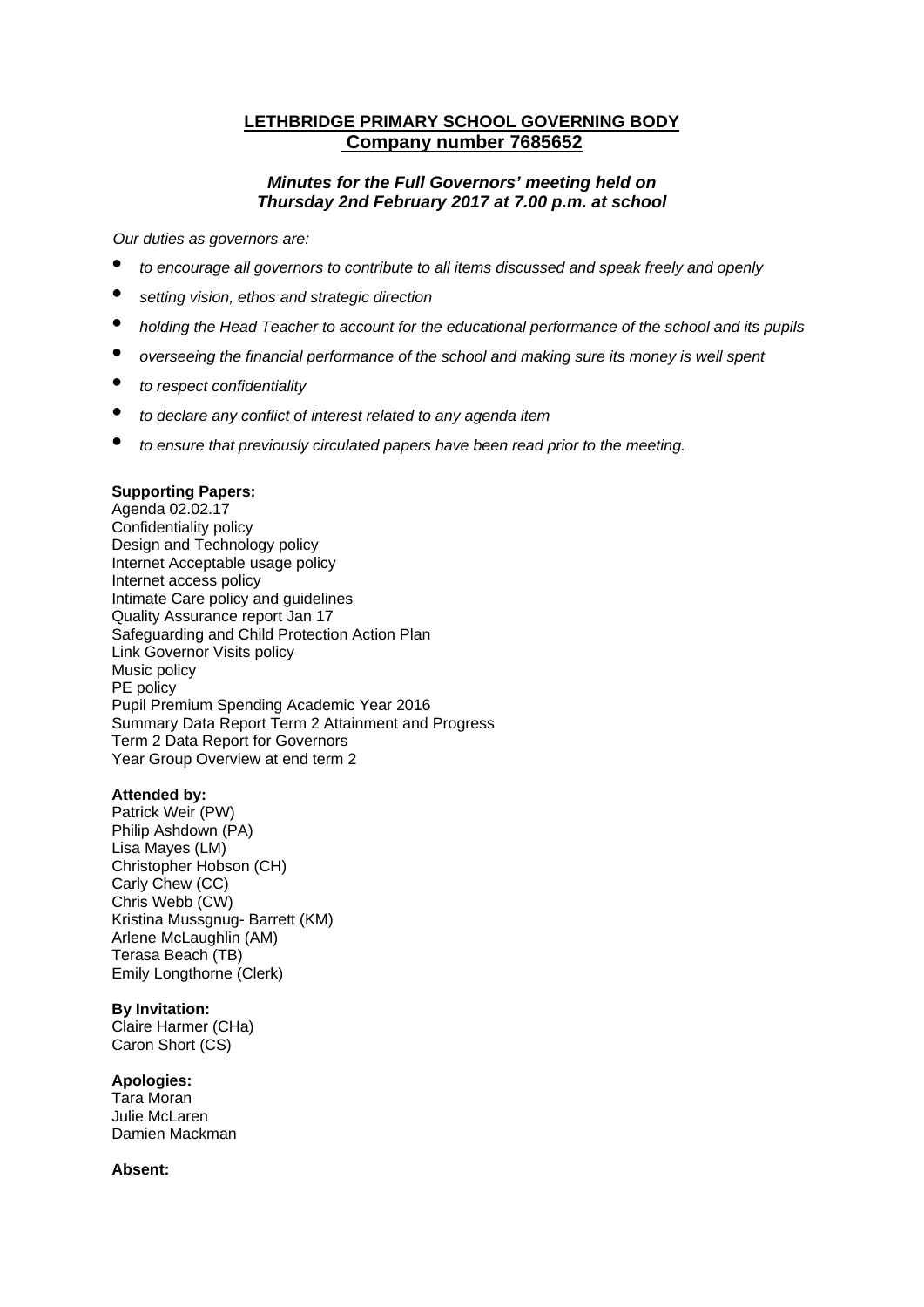Matthew Simpson Simone Franklin

## **1) Welcome, apologies and declarations of interest**

PW welcomed everyone to the meeting. Apologies were received from Tara, Julie and Damien.

## **2) Notification of items for AOB**

There were no items of AOB.

## **3) Minutes of Previous Meeting held 29.11.16**

The minutes were accepted and signed as a correct record of the meeting.

## **4) Matters Arising**

Hayes Online Child Protection training- There are some governors who have not yet completed the training. LM to notify Clerk who is outstanding and Clerk to send a reminder. **ACTION LM AND CLERK.** Governors to complete**. ACTION GOVERNORS.**

Link Governor guidelines- The Link Governor Visits policy has been updated by KM and agreed. Guidance from the NGA has been added to the Link Governor folder on Governorhub.

Skills audit- 3 audits have been received. Clerk to send a reminder. **ACTION CLERK.** Governors to complete. **ACTION GOVERNORS.** 

Foreign Language policy- The policy has been rewritten to bring it more in line with practice and will be reviewed at the next meeting.

## **5) Head Teacher's data report**

Data reports showing attainment and progress at the end of term 2 had been circulated prior to the meeting. LM stated that the data is looking good. KM enquired why the End of Year Target is lower than the percentage at the start. LM replied that the Above Average Target at the End of Year is actually the target to achieve Greater Depth, which is achieving a scaled score of 110 in end of year assessments. LM added that now they know more about the curriculum tests, they could change the data system to have separate targets for AA and Greater Depth in years 2 and 6. CH asked if this would create more work for staff? LM replied that it shouldn't, however there isn't guidance for the other year groups. PW added that it would be helpful to get a full picture. LM added that all year groups have different targets based on the cohort's previous attainment and progress. LM informed governors that they have added a new tracking group, which is Pupil Premium children who do not have SEN. This is to ensure the high achieving PP children are achieving their best. LM informed governors that children in year 3 who have English as and additional language are not doing as well as the other children, however 5 out of the 12 children have additional special needs unrelated to their EAL status. Additional support is in place to support these children in English and Maths. LM reminded governors that the current year 6 group are a lower attaining group overall and the focus is for their Value Added Score and progress to improve. LM said that data from years 1 to 6 is pleasing. LM also included EYFS data, as Raise Online now tracks from the end of Reception. A progress report from EYFS will be fed back next term.

PW asked if there would be any difficulty maintaining the targets? LM replied that there is a jump in expectation in term 3 and therefore some schools only enter data in terms 2,4 and 6. However, we like to moderate regularly.

## **6) Pupil Premium update**

Following the Raise Online report from last year, CHa and CS have been tracking KS2 PP girls' maths progress using lesson observations and book scrutinies. 9/13 children are now on track for maths progress. PW asked if it was easier this year as teachers are more familiar with the curriculum. CHa replied that it is, CS added that there is still a lot of objectives to meet. CHa agreed and added that year 6 SATS tests are earlier than usual this year and there isn't a lot of time to teach it all and consolidate it.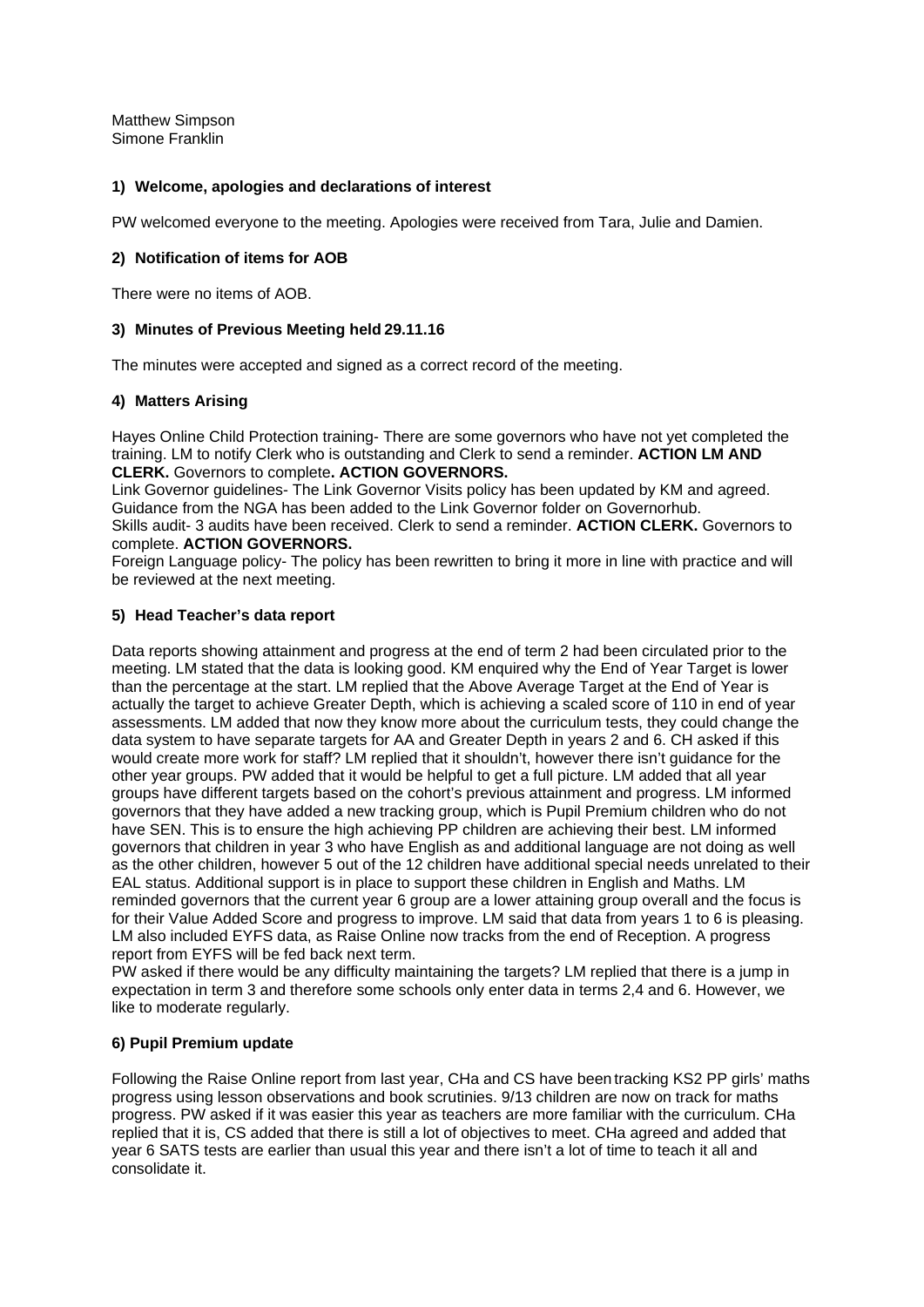CHa and CS have created a Pupil Voice survey for PP children to feedback what they like, dislike, need help with etc. CHa said that they haven't yet analysed it but they have been able to sort immediate wishes, for example joining a club. CHa informed governors that they are working with the Deputy Head cluster group to create a Parent's PP questionnaire.

CS said that as there are not many PP children at Lethbridge, they have been able to meet all the children and observe them in class. The Pupil Premium Spending plan was circulated prior to the meeting to show that the money was being spent appropriately. CS stated that overall PP children are doing as well as everyone else. LM added that the only concern is the KS2 girls' maths progress, but they believe it is not an ongoing issue and can prove to it Ofsted, who are due to arrive in the next few weeks/months.

PW thanked LM, CHa and CS for their reports.

# **7) Safeguarding update**

CS informed governors that they have subscribed to Sarah Turner's services as a Safeguarding Consultant. A Safeguarding audit was undertaken in preparation for Sarah's visit. The Safeguarding and Child Protection Action Plan had been circulated to governors prior to the meeting. Nearly all staff have completed the Hayes Online Child Protection Training. **ACTION GOVERNORS.** Staff have also completed surveys on how to report a safeguarding issue. 8 children from year 2 to 6 are becoming Anti-bullying ambassadors and attaining a training day which is very exciting. The NSPCC have been in to deliver assemblies and workshops. The website has also been updated. CS fed back that Sarah Turner says we are Ofsted- ready.

PW added that he attended Sarah Turner's safeguarding training to staff as his Link Governor visit and it was very informative scenario based training. CS agreed and said that they will regularly timetable training. PW will complete his visit report and feedback at the next meeting. **ACTION PW.**

## **8) Health and Safety report**

CW said there was nothing to report this term, but the Health and Safety and Fire audits will take place next term. A fire drill did take place last week due to the alarm being accidentally set off and it is now being fixed so that it cannot happen again. The fire drill did highlight a few issues, Cha added that another drill will take place soon to iron out the issues.

PW asked if the audits were internal or external. CW replied that they are a service which we pay for annually to highlight priorities, for example last year was the fire doors which have now almost all been replaced.

## **9) Premises report**

CW informed governors that they are awaiting the result of the toilets refurbishment bid. We should get a reply by the end of March. Next term, he will reapply again for the pillars to be removed. This was left in order for people to notice that the pillars and temporary fencing still remain. CH asked if the lighting in school was efficient as LED lights have a low running cost. CW replied that every time a bulb goes, it is replaced with an LED panel and all new fixtures are LED. PW thanked CW for his reports.

## **10) Subscription to governor support**

The governors agreed to continue the subscription to Governor Support. Clerk to notify Governor Support. **ACTION CLERK.**

## **11) Policies**

*Confidentiality, DT, EAL, Internet access, Internet acceptable use, Intimate care, Link Governor visits, Music, PE* 

The policies had been circulated prior to the meeting. Comments on the PE policy had been received from TB, CH and KM e.g that swimming no longer takes place at Next Generation, there is no longer a cricket club. The policies have been read and approved on amendment of the few updates. **ACTION CLERK.** LM asked if she could have a copy of the policy review list in order to remind Subject Coordinators when their policy needs reviewing. **ACTION CLERK.**